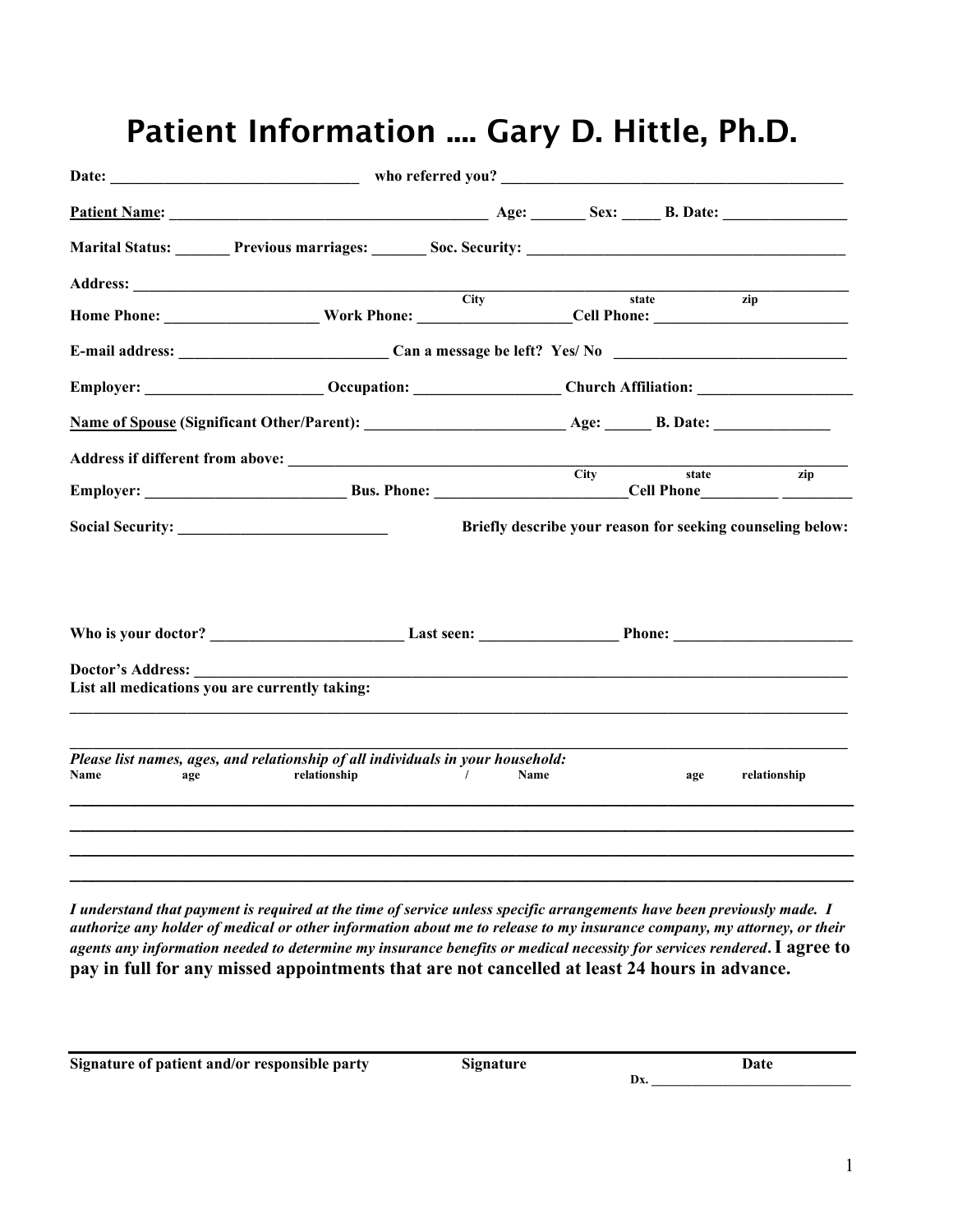## Fee Information….The following are the charges for counseling with Dr. Hittle: Individual Psychotherapy \$175.00 Conjoint or Family Psychotherapy \$200.00 Extended Sessions: Individual \$250.00 / Conjoint or Family \$300

Psychotherapy sessions are 50 minutes in length with 10 minutes for case preparation, case management, co-ordination of care, and documentation (total 60 minutes) except for extended sessions listed above .

## Financial Agreement:

Total Fee per session:

Specific Agreement:

I understand that I am 100% responsible for all charges not covered by my insurance. I have read and understand the above and agree to these terms. If you wish to utilize insurance, we will make a copy of your insurance card at our initial meeting and assist you with billing for services.

Regarding Confidentiality ....If you are an adult, anything you do or say in the context of psychotherapy is privileged and confidential, with the following exceptions (in the event these exceptions are used, all actions will be fully discussed with you in advance):

1. If you are using confidentiality as a means of avoiding legal punishment, privilege is waived. That is, a psychotherapist may not aid or abet the perpetration of crimes.

2. In cases of child or elder abuse of a physical nature, the therapist is legally required to make a report to the proper authorities.

3. If you pose an imminent life-threatening danger to yourself or others due to your intent, privilege is waived.

4. We are often asked to send records to, or request records from, other health providers. On the occasions, you will be asked to sign a release of information form, without which we will not send or request records.

5. We make it a practice, as a courtesy, to contact the person/organization who refers new patients to us. If, for any reason, you do not wish us to do so, or have questions regarding this, please consult with your therapist.

In signing below, I agree to be treated by Gary D. Hittle, Ph.D., MFT. I understand that I am financially responsible to Dr. Hittle for all unpaid balances. I authorize the release of medical information necessary to process claims for such services rendered by Gary D. Hittle, Ph.D. I authorize payments of medical benefits directly to Gary D. Hittle, Ph.D. I understand that I may withdraw from treatment at any time.

I have read the above carefully and declare I understand and will abide by them